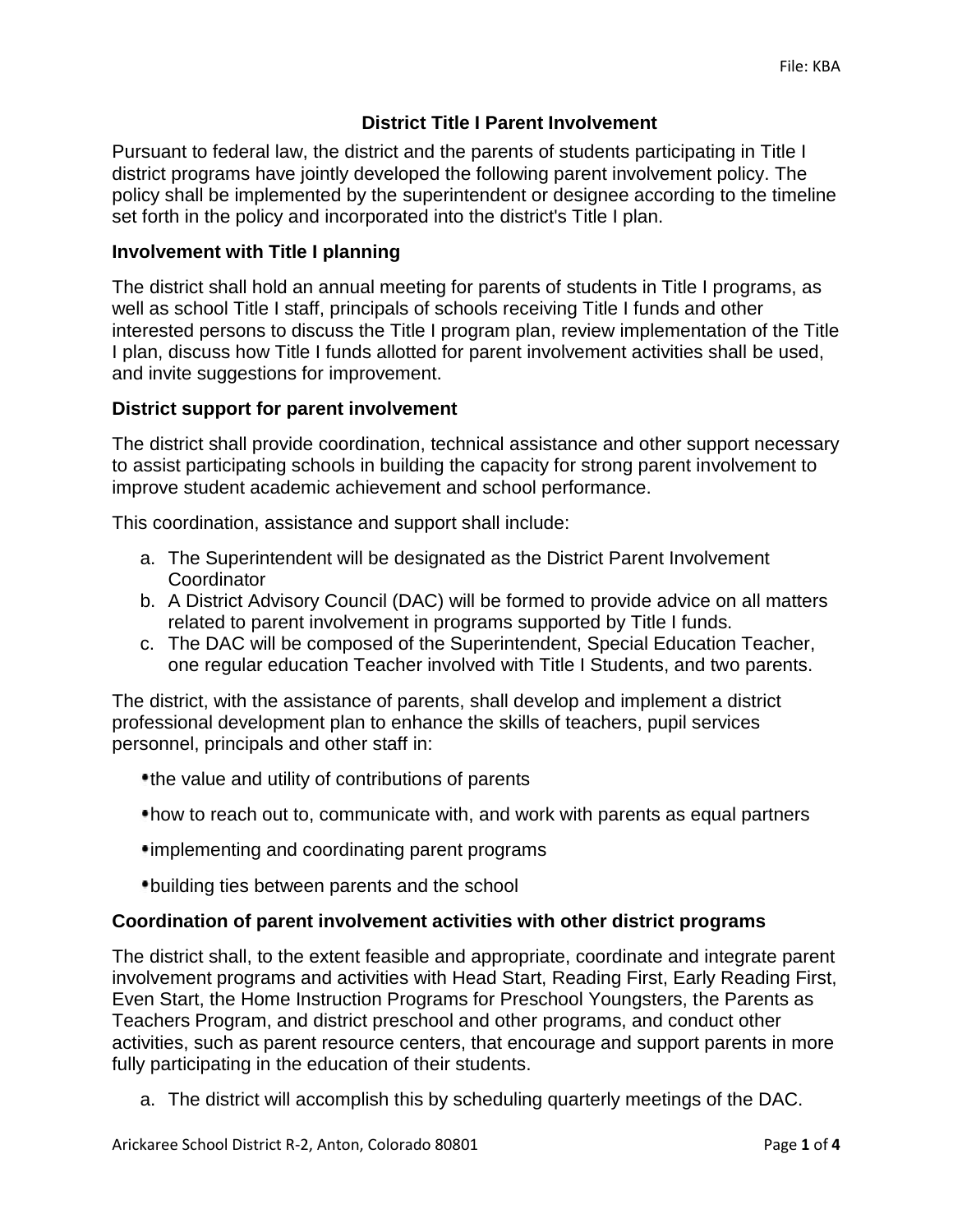- b. Outcomes of the DAC meetings will be shared with all regular education teachers at regularly scheduled faculty meetings.
- c. Teachers will communicate with parents by phone, mail, email, and parent teacher conferences.

### **Student learning**

The district shall coordinate and integrate Title I parental involvement strategies with those of other educational programs in the district. The purpose of this coordination shall be to improve the academic quality of the schools served, including identifying barriers to greater participation by parents in activities authorized by law, particularly by parents who:

- are economically disadvantaged
- have disabilities
- have limited English proficiency
- have limited literacy
- are of any racial or ethnic minority background
- are parents of migratory children

The district shall accomplish this through quarterly meetings of the DAC. The district will use the professional services of the East Central BOCES to assist in the process.

The district shall provide to parents, as appropriate, information to help them understand the state's academic content and achievement standards, state and local academic assessments, the requirements of Title I, how to monitor students' academic progress and how to work with school staff to improve the achievement of students. The district shall develop written materials and training for staff to help parents work with students to improve student achievement.

The disctrict, through the DAC will provide appropriate information to parents about the state standards, assessments, the requirements of Title I, and any other information that will improve student achievement. The district, through the DAC, will develop a plan to help parents work with students to improve student achievement.

### **School-based parent involvement activities**

Parents will be encouraged to be involved in the DAC and the School Accountability Committee.

### **Method of communicating with parents**

All information related to school and parent programs, meetings and other activities shall be sent to parents in a format and, to the extent practicable, in a language the parents can understand.

### **Annual evaluation**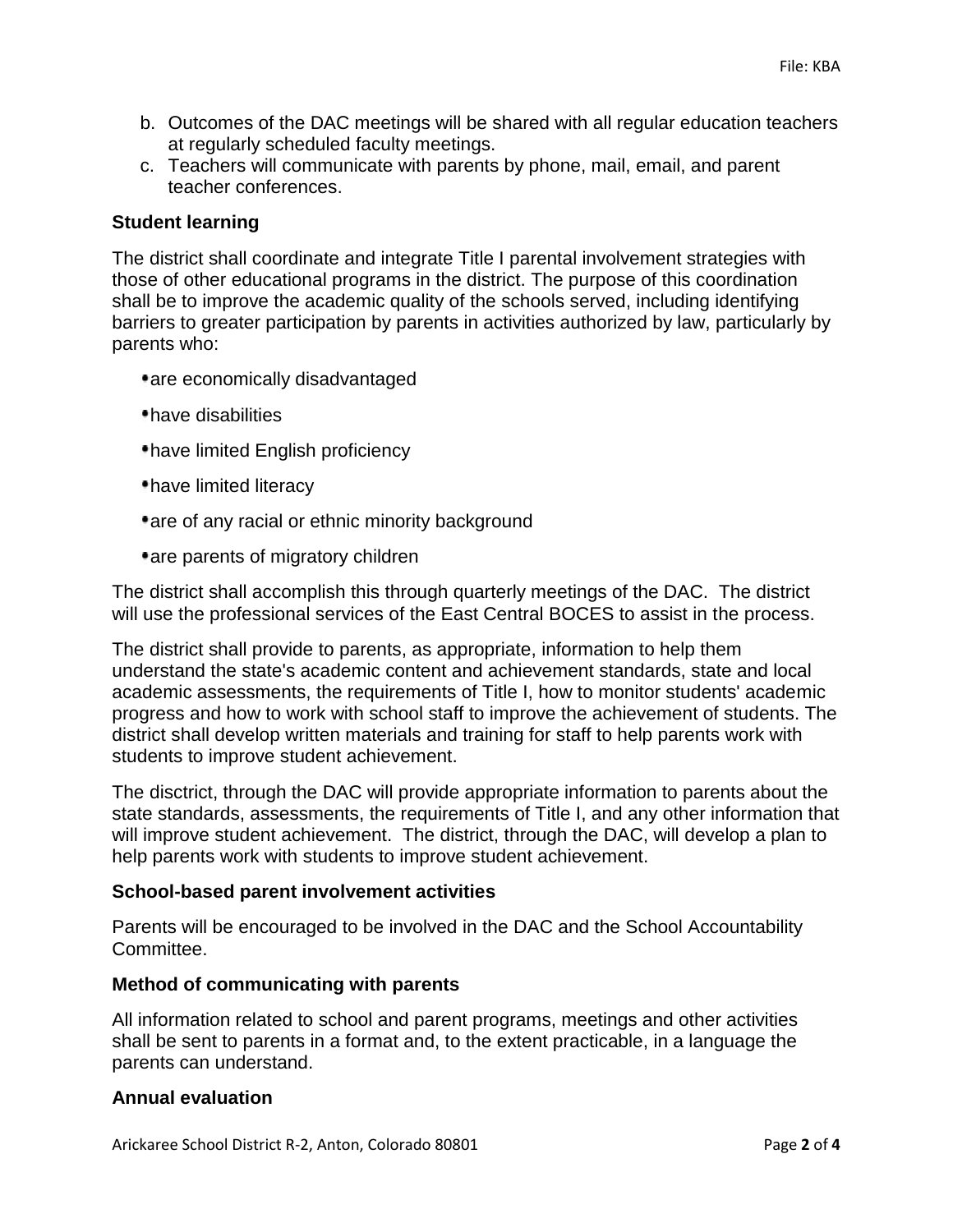The district shall conduct, with the involvement of parents, an annual evaluation of the content and effectiveness of this policy. Effectiveness shall be measured in part by improvements in student academic achievement and in school performance.

The evaluation shall specifically address barriers to greater participation by parents in activities authorized by law, particularly by parents who:

- are economically disadvantaged
- have disabilities
- have limited English proficiency
- have limited literacy
- are of any racial or ethnic minority background
- are parents of migratory children

The district shall use the findings of the evaluation to design strategies for more effective parental involvement and to revise, if necessary, this policy.

The district shall provide such other reasonable support for parental involvement activities as parents may request.

#### **Development of school-level Title I parent involvement policy**

Each school receiving Title I funds shall jointly develop with and distribute to parents of students participating in the Title I program (hereafter referred to as "parents") a written School-Level Title I Parent Involvement Policy agreed upon by the parents in accordance with the requirements of federal law.

The policy shall contain a school-parent compact or agreement that outlines how parents, school staff and students will share the responsibility of improved student academic achievement and the means by which the school and parents will build and develop a partnership to help students.

(Adoption date: August 21, 2003)

Revision Date: September 19, 2013

LEGAL REFS: 20 U.S.C. 6301 et seq. *(No Child Left Behind Act of 2001)*

Title I, Part A, Section 1118 *(Title I parent involvement requirements)*

Title I, Part A, Section 1114 (b)(1)(F) *(Schoolwide Reform Program must include strategies to increase parent involvement)*

Title I, Part A, Section 1115 (c)(1)(g) *(Targeted Assistance Program must include parent involvement strategies)*

Title I, Part A, Section 1116 (a)(1)(D) *(school districts receiving Title I funds must review effectiveness of parent involvement actions and activities at schools)*

Title I, Part F, Section 1606 (a)(7) *(Comprehensive School Reform Grant Program parent involvement requirements)*

Arickaree School District R-2, Anton, Colorado 80801 Page **3** of **4**